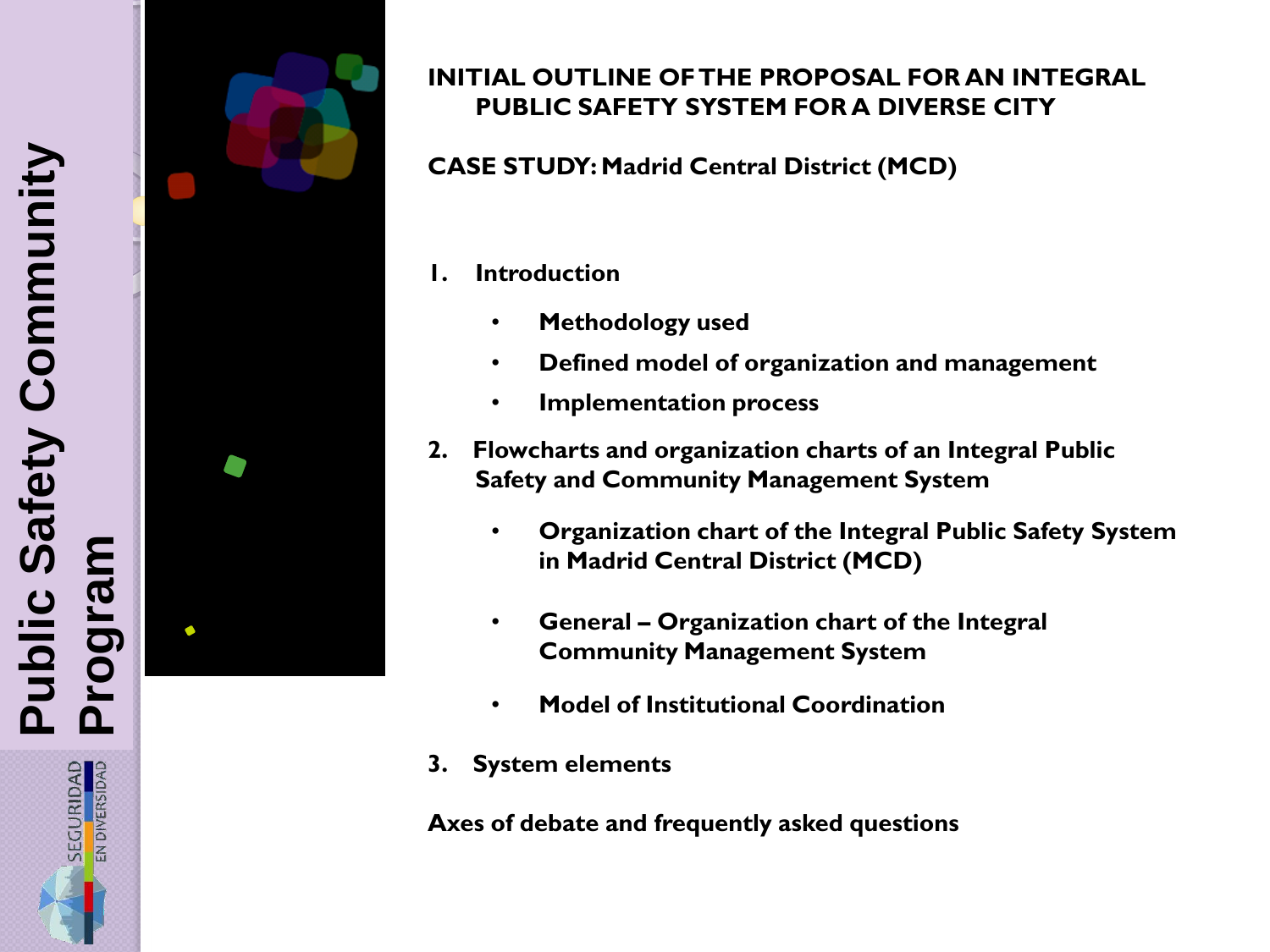# 1.Introduction

 $\overline{O}$ 

• The following diagrams summarize a series of initial proposals for the integral system of organization between entities optimized to efficiently and effectively respond to the needs and problems in public safety in a socially complex, diverse, and changing urban district such as that of Madrid Central District (MCD) based on the current resources available.

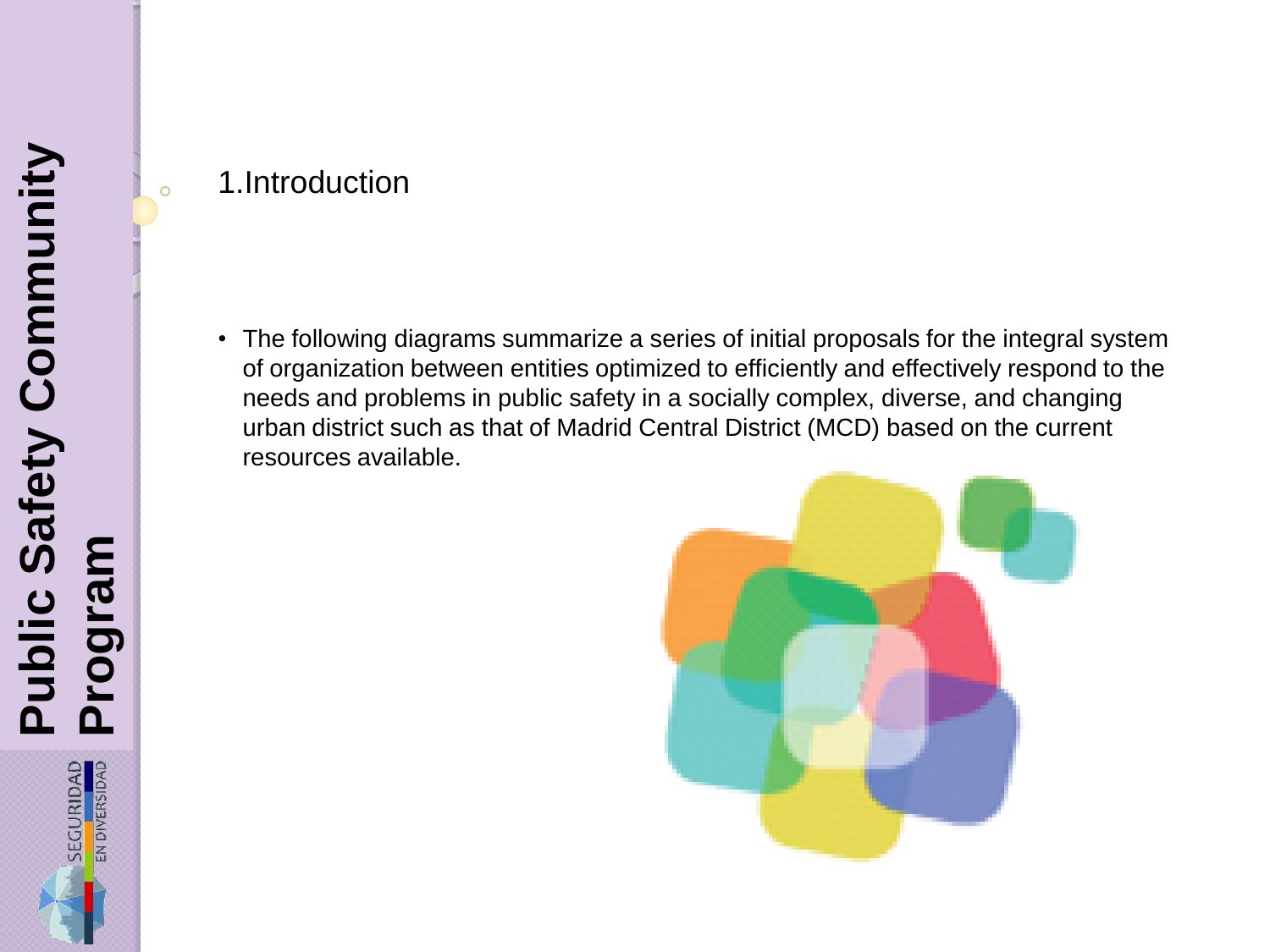#### **Methodology used**

- The elements, bodies and systems included here are based on an **initial diagnosis on the current needs, problems, resources, initiatives and opportunities in MCD in terms of public safety. Various professionals, experts and residents of MCD**  took part in determining these factors. The results of a **theoretical** bibliographic research and an **international study of good practices and innovations** were then applied to this diagnosis. Interesting and promising elements and practices which could respond to these needs and problems were selected. All elements proposed here are based on successful current good practices **at national or international level**.
	- The diagnosis showed the importance of **creating models of organization and coordination between institutions and neighborhoods** that take into account all the elements involved. We are also trying to reflect the need to advance in broader and inter-agency systems at community level, making it possible to provide a necessary integrated approach to such a territorial field as is public safety.

 $\overline{O}$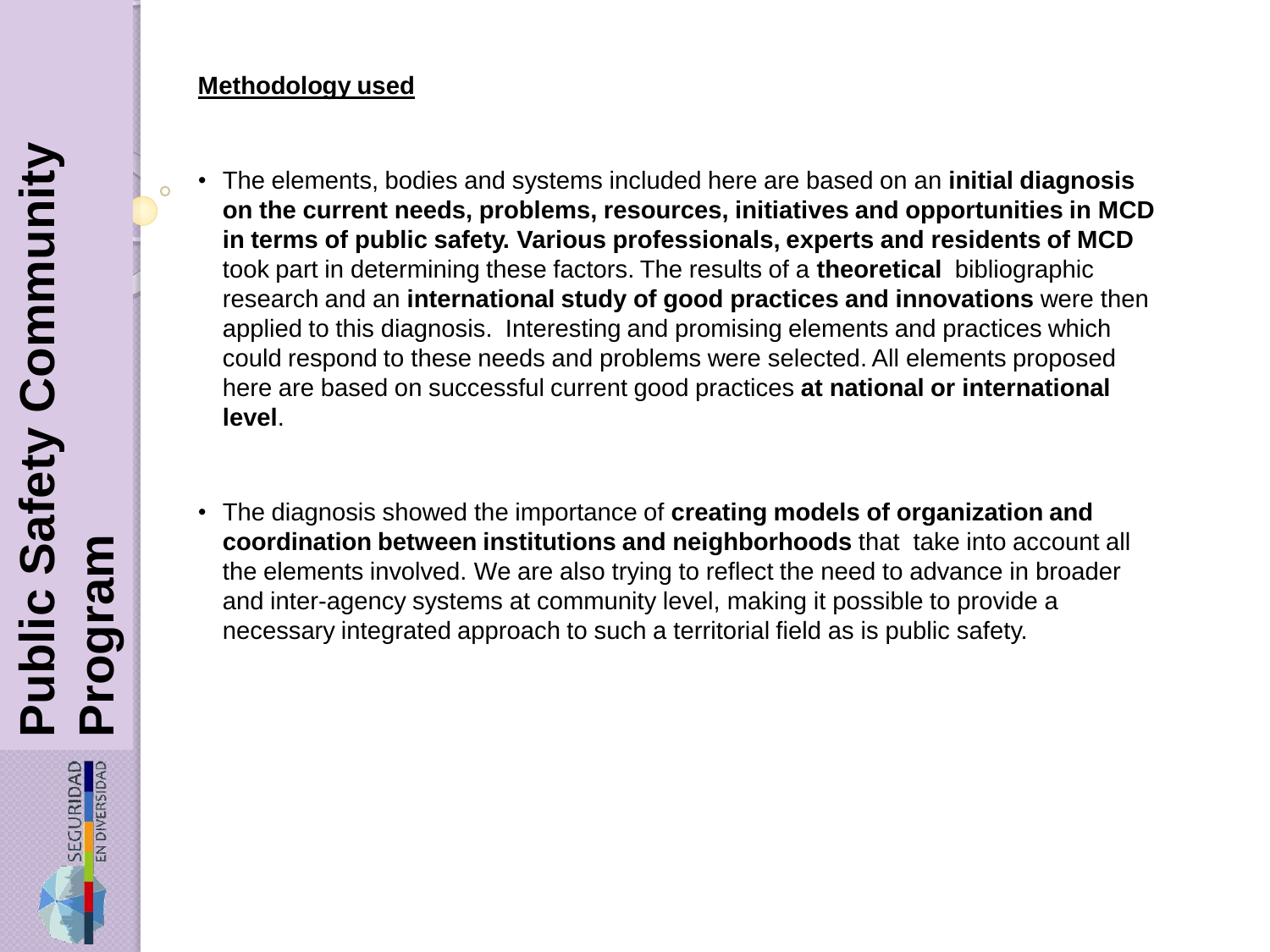$\circ$ 

#### **Defined model of organisation and management**

- The model aims to:
	- Rationalize existing resources, reduce overlapping, duplicity and multiplicity of tasks and services aimed at the same identified users,
	- Minimize segmentation, departmentalization and fragmentation of services,
	- Resolve ambiguities and conflicts of roles between agents and entities,
	- Simplify and organize these roles in the processes of community intervention, avoiding overlapping "silos" while also covering social and territorial gaps through generalized approaches.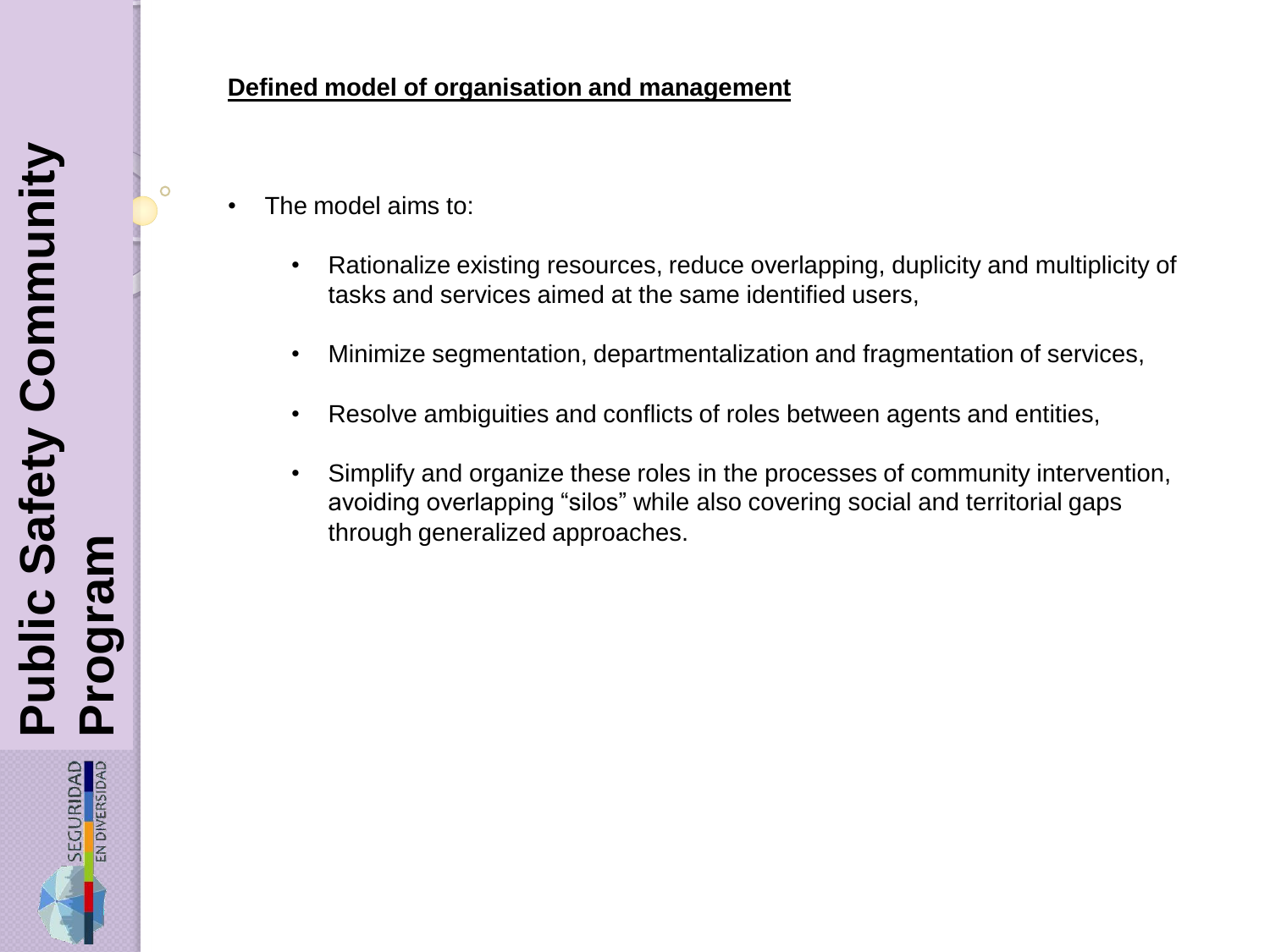SECURIDAD<br>EN DIVERSIDAD

 $\circ$ 



- We propose an inter-organizational structure with a **180° turn** with regards to the traditional administrative organization model, in which each organization ramifies its services in "silos" to the citizens. Here the resident and the **community are placed at the heart** of a management model based on the relation with the community as a whole as a means of guaranteeing safety and co-existence.
- The model employs **inclusive integral** strategies which also distinguish and take advantage of the diversity of needs and resources of the territory based on a **systematic concept** of the relation between the various elements present on the territory.
- The management model is based on **strengthening safety value networks and chains**, interconnecting sources, processes, and targets of safety and co-existence at community level.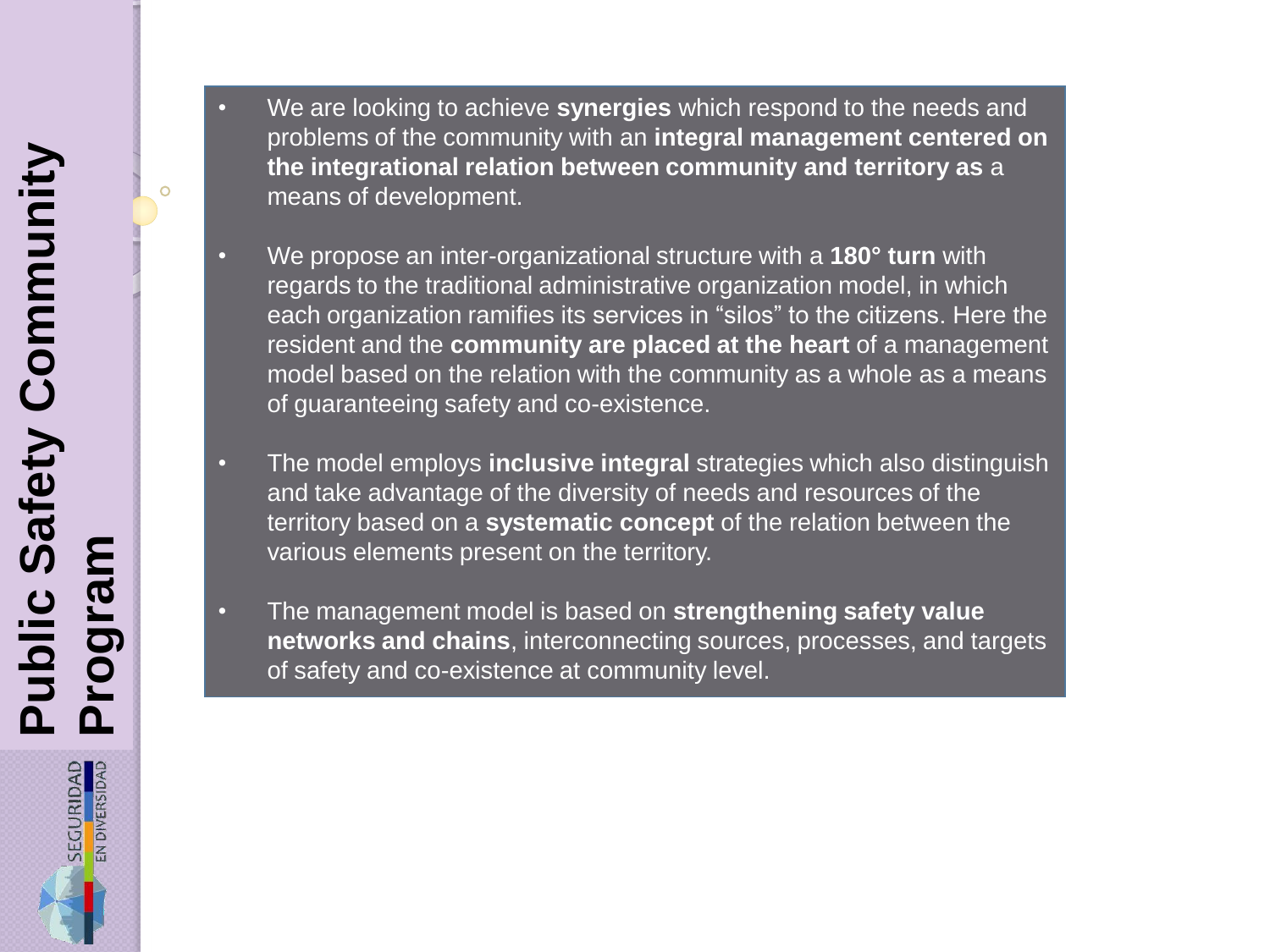#### **Implementation process**

- This is an initial draft of a series of elements and **"target-models**" to study in order to apply them in the long run. It is not an all-or-nothing proposal and the general outline can be modified as a whole or specific elements of it can be adapted in different phases.
- The model is **based on the current resources and initiatives** in the MCD and in most cases corresponds to an attempt to move forward in current, established systems, roles and professional profiles. **No new eliminations or overlapping of elements or services are proposed, just as few additions as possible. What the model actually brings is a redefinition of services and roles.**
- Once the system has been defined, a feasibility analyses of the elements, projects and systems will be carried out. This may imply **a more or less long implementation process with transitory systems which may require elements to be established at different times** throughout an Setting-Up Program.
- Once the model is analyzed, discussed and finally defined, we will **concentrate on the definition of the professional profiles, roles** and competences required, as well as the training needed to provide these competences.

 $\circ$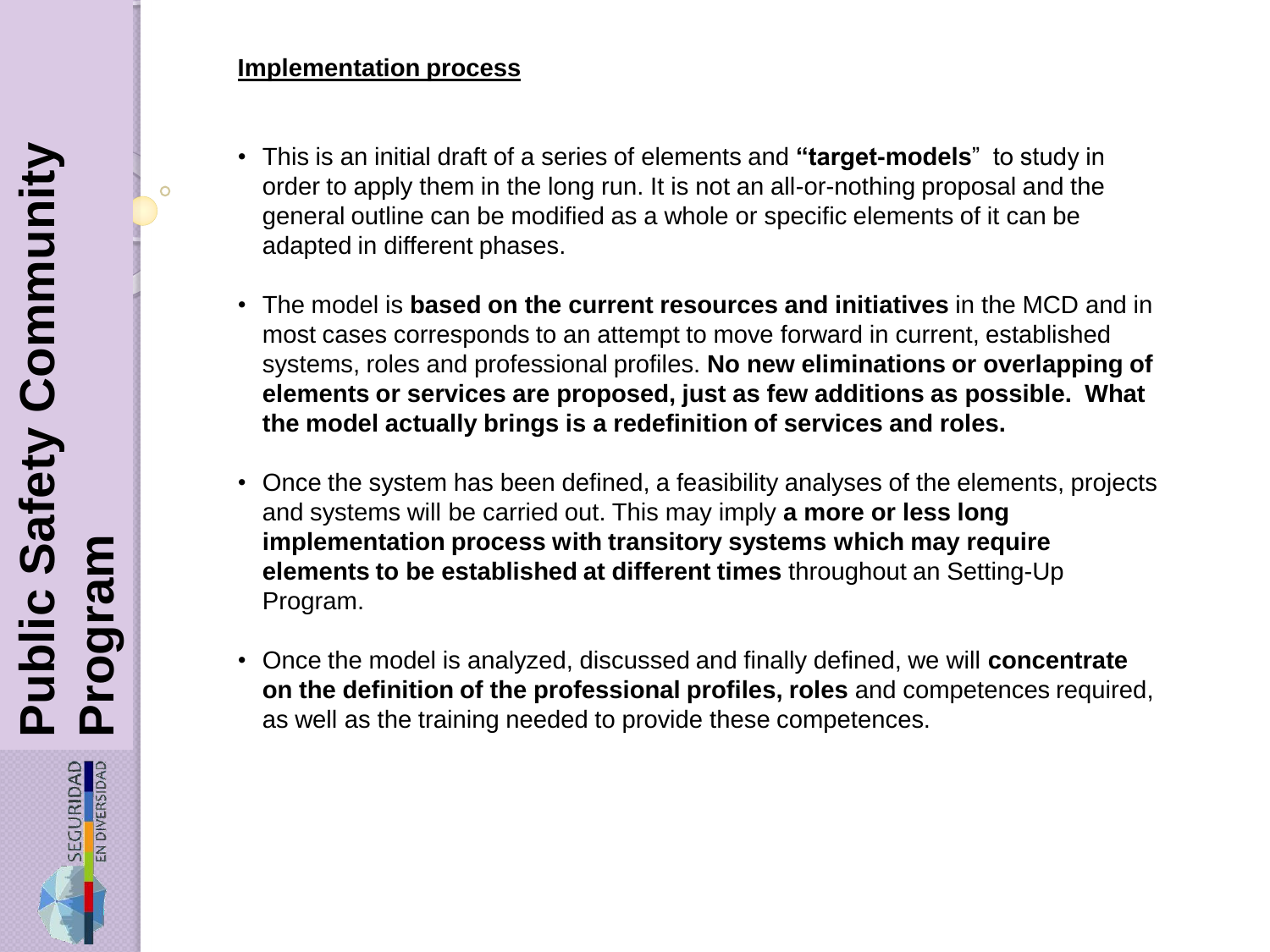#### **Outlines of flowcharts and organization charts of the Integral Public Safety and Community Management System**

Below are schematic representations of the possible ways of organizing the Integral System including the main elements of: (1) An Integral Community Management System; (2) The Area of Inter-institutional Coordination and (3) The Public Safety area.

Followed by a brief description of the main elements of the System to implement in a urban context such as the MCD.



O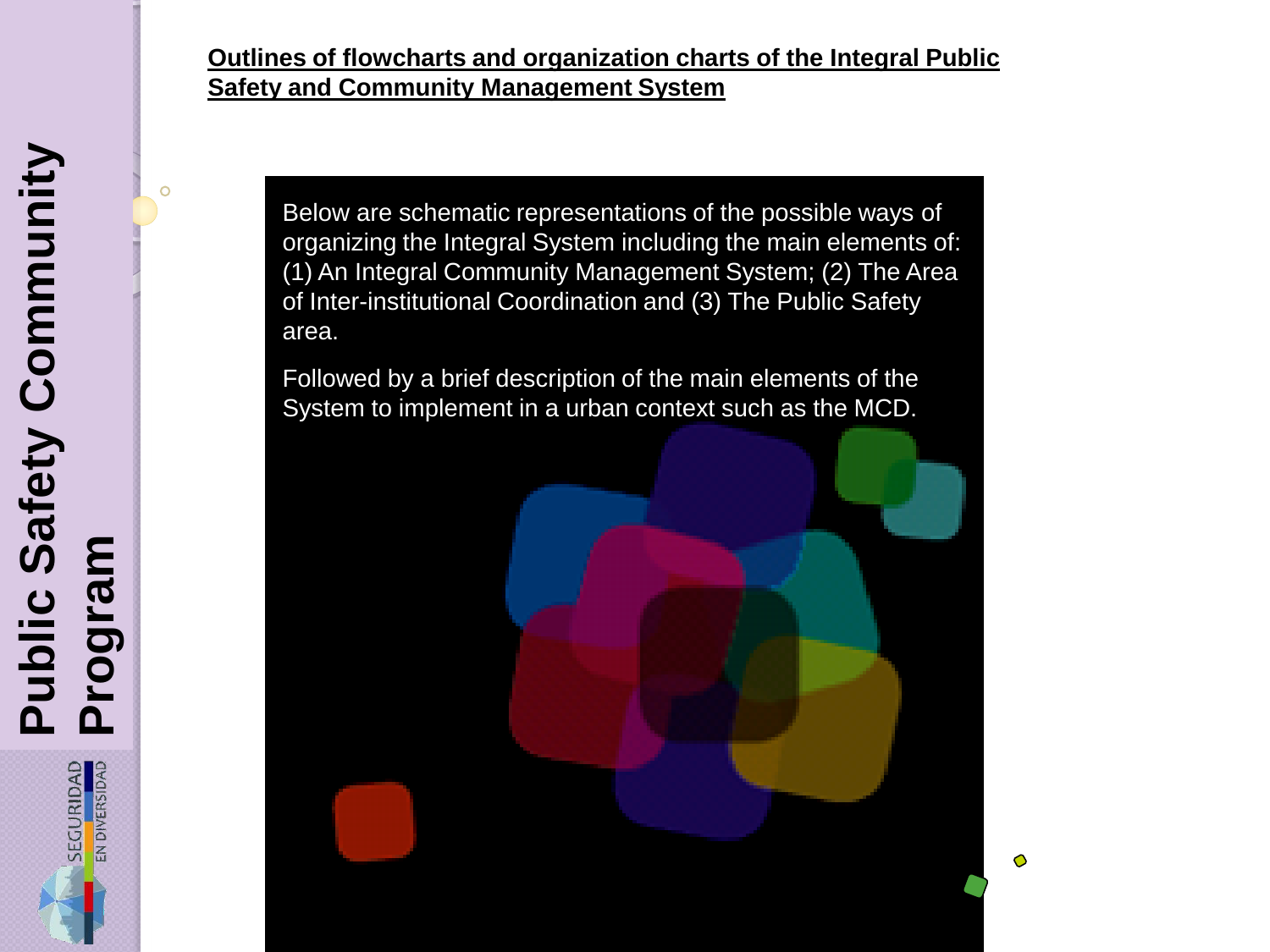#### **General Model – Organization charts of the Integral Community Management System**



SECURIDAD<br>EN DIVERSIDAD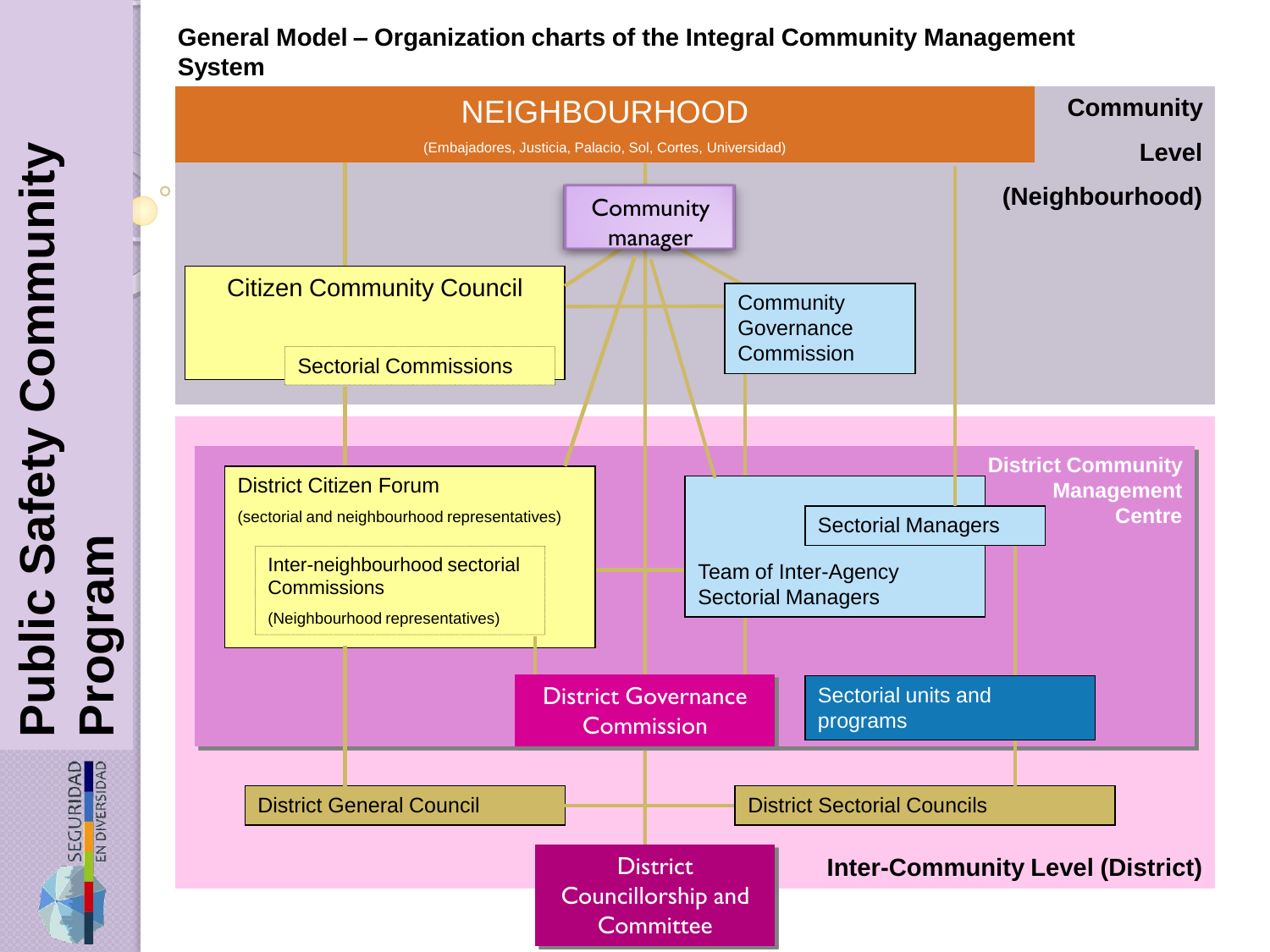#### **Model of Institutional Coordination**



**Programa Community Segram Public Safety Community Program**

 $\circ$ 

SEGURIDAD<br>EN DIVERSIDAD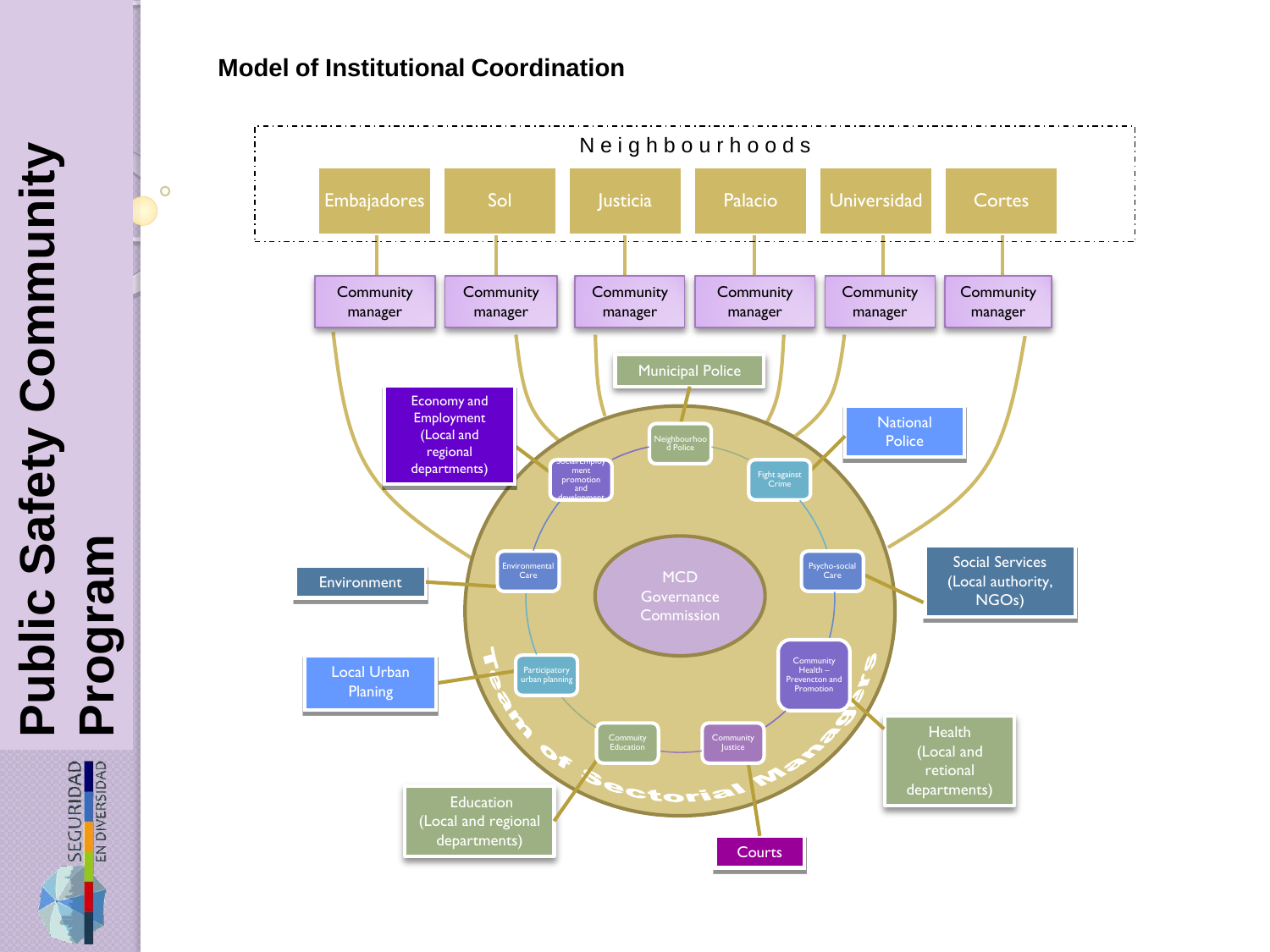#### **Organisation chart of the Public Safety Integral System in MCD**

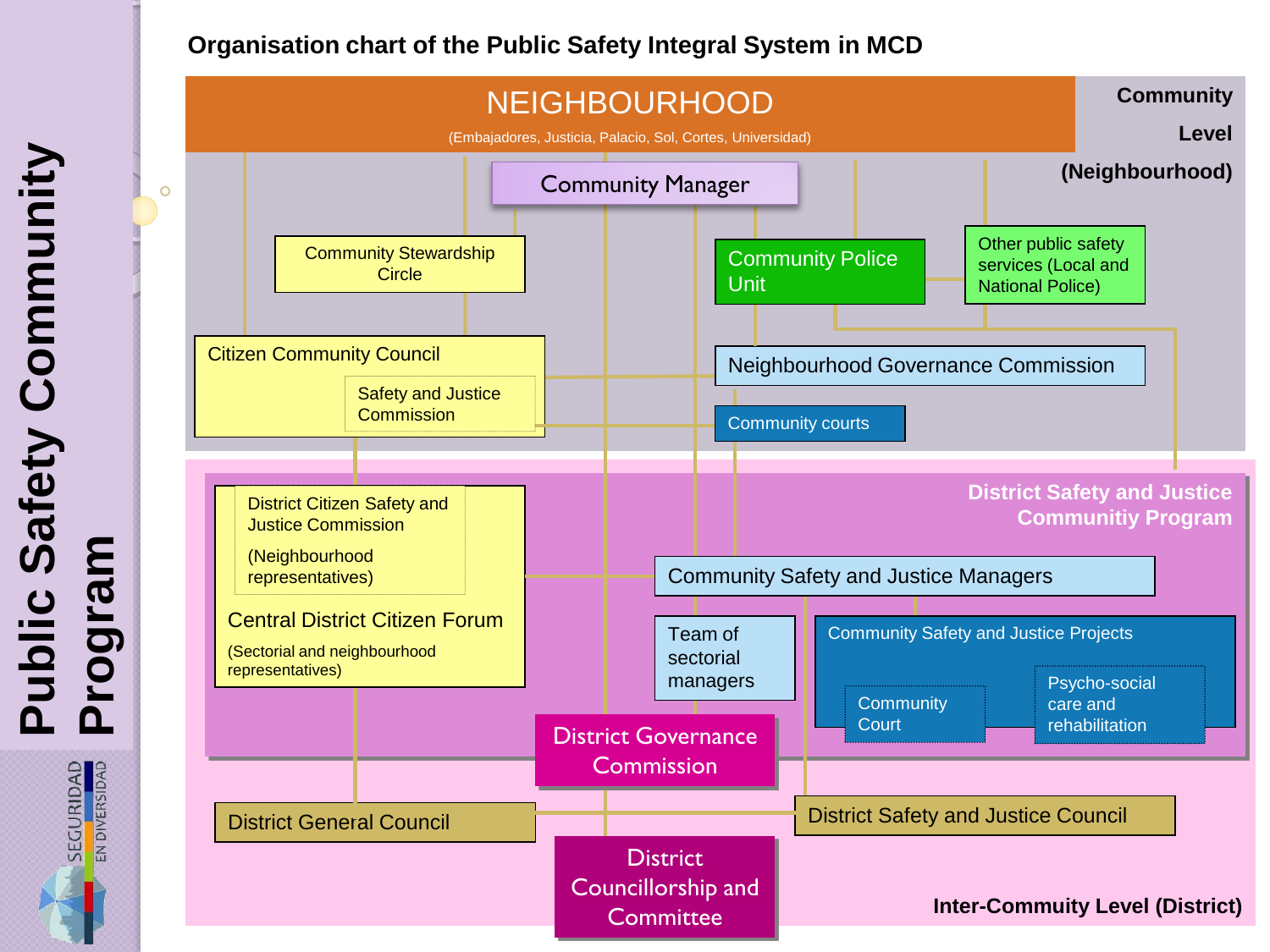# **3. Elements of the system**

| <b>Element</b> |                                              | <b>Functions</b>                                                                                                                                                                                                                                                                                                                                                                                                                                                                                                                                                                                                                                                                                                                                                                                                                                                                                                                                                                                                                                                                                      | <b>Feasibility (in MCD)</b>                                                                                                                                                                                                                                                                                             |
|----------------|----------------------------------------------|-------------------------------------------------------------------------------------------------------------------------------------------------------------------------------------------------------------------------------------------------------------------------------------------------------------------------------------------------------------------------------------------------------------------------------------------------------------------------------------------------------------------------------------------------------------------------------------------------------------------------------------------------------------------------------------------------------------------------------------------------------------------------------------------------------------------------------------------------------------------------------------------------------------------------------------------------------------------------------------------------------------------------------------------------------------------------------------------------------|-------------------------------------------------------------------------------------------------------------------------------------------------------------------------------------------------------------------------------------------------------------------------------------------------------------------------|
| manager)       | <b>Community manager</b><br>(or neighborhood | Professional who works integrally on the ground at community level on its<br>needs, problems, resources and opportunities. Professional who work<br>fostering team work with other community agents from different agencies<br>and with the community as a whole as a means for community<br>development and integration. He/she would be an institutional reference<br>for residents, would refer and supervise services provided by the various<br>institutions in the neighborhood, and follow up on cases. He/she would<br>organize and rationalize the formal resources and would drive the informal<br>resources and social capital. He/she would lead community development<br>processes and initiatives. Without being above the institutions at ground<br>level, he/she would attempt to bring together joint work with leadership<br>skills, while allowing each entity to be independent. A catalyzer, along<br>with the community, of processes for development and social integration<br>with the territory. The Community Managers would form a team around<br>the District's entities. | Effectiveness: The Community Manager would<br>be in charge of essential roles not currently<br>taken on by anyone at MCD.<br>Efficiency: Complete. Would help organize<br>resources and simplify the work of many<br>sectorial social agents currently on the<br>ground, avoiding duplicity and promoting<br>synergies. |
|                | <b>Community Police</b>                      | Roles basically within the body of the Local Police (LP), although there<br>would be a need to address several National Police's functions in a<br>similar way. An agent of reference in the neighborhood, who knows<br>everyone and is known by everyone. Centered on the causes and social<br>dynamics of safety problems in a proactive way including prevention and<br>public safety promotion. Leads public safety, referring, guiding, following-<br>up and assessing the work of other agents from different agencies<br>working on prevention.                                                                                                                                                                                                                                                                                                                                                                                                                                                                                                                                                | Would increase the roles, competences and<br>tasks already present in the LP's Citizens'<br>Advice and Information Bureau and in the<br>NP's preventive police.                                                                                                                                                         |
| Circle         | <b>Community Stewardship</b>                 | Combination of the environmental stewardship models, "neighborhood<br>Watch groups" and community justice systems, would involve<br>representatives of all resident buildings around a street, square or park.<br>Would be in charge of enhancing co-existence, environmental care, and<br>human ecology in the area. They would be official delegates for users<br>and institutions.                                                                                                                                                                                                                                                                                                                                                                                                                                                                                                                                                                                                                                                                                                                 | Most of Spanish "Resident Building<br>Communities" have a formal status which<br>allows them to have a an official structure. The<br>Community Manager would be in charge of<br>fostering a relationship among them. It would<br>require some local normative support.                                                  |
| <b>Council</b> | <b>Citizen Community</b>                     | Merger of the various sectorial participation bodies already in existence. It<br>would have a general nature, with sectorial commissions.                                                                                                                                                                                                                                                                                                                                                                                                                                                                                                                                                                                                                                                                                                                                                                                                                                                                                                                                                             | The community manager would be in charge<br>of promoting the creation of the Council. The<br>parallel creation of the Community<br>Stewardship Circles as a basis of the council<br>would be key in its medium term sustainability.                                                                                     |

SEGURIDAD<br>EN DIVERSIDAD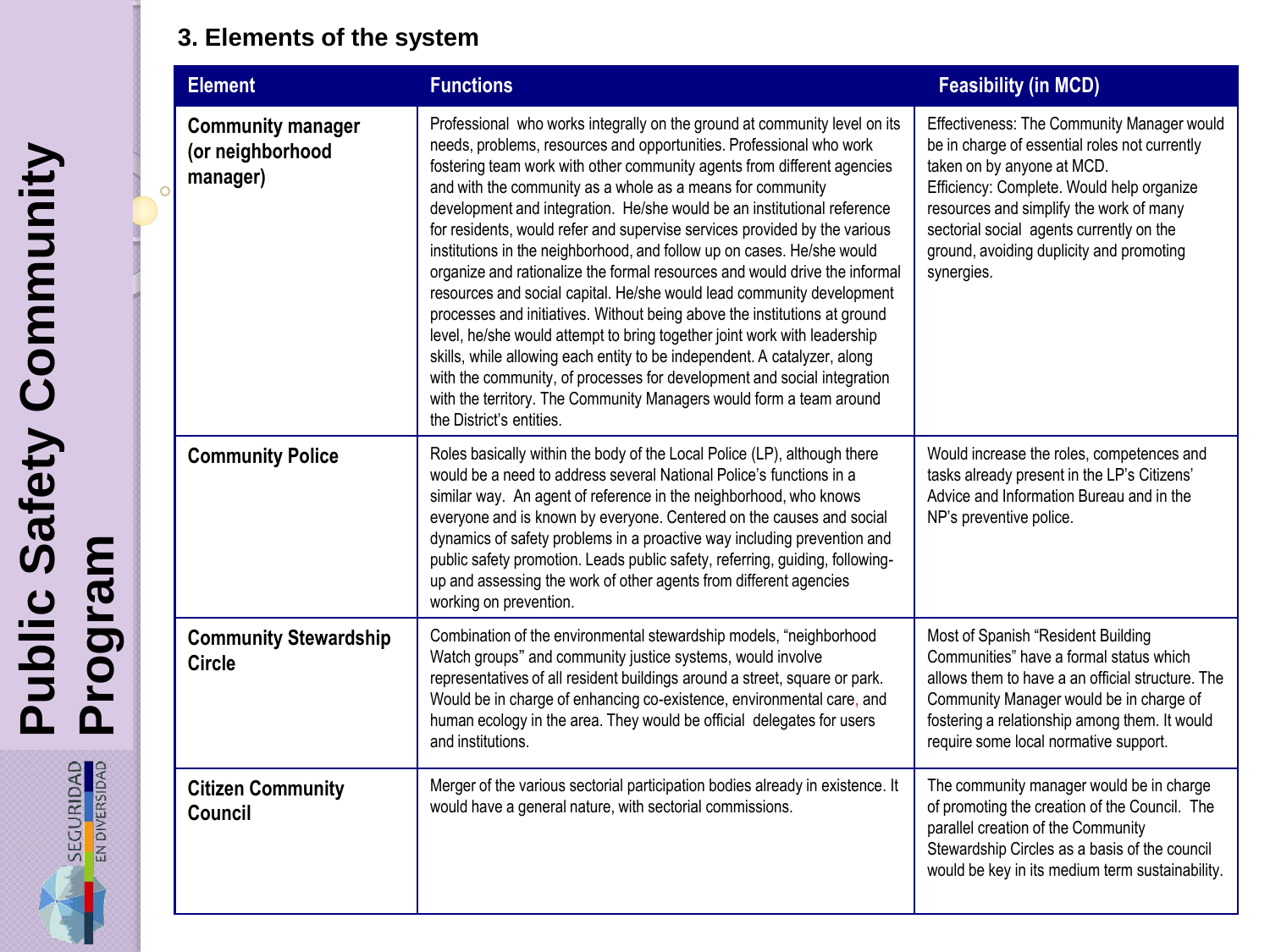|                | <b>Element</b>                                                                             | <b>Functions</b>                                                                                                                                                                                                                                                                                                                                                                                                                | <b>Feasibility (in MCD)</b>                                                                                                                                                                                                                  |
|----------------|--------------------------------------------------------------------------------------------|---------------------------------------------------------------------------------------------------------------------------------------------------------------------------------------------------------------------------------------------------------------------------------------------------------------------------------------------------------------------------------------------------------------------------------|----------------------------------------------------------------------------------------------------------------------------------------------------------------------------------------------------------------------------------------------|
| $\overline{O}$ | <b>Community</b><br>Governance<br><b>Commission (or</b><br>Neighbourhood<br>Commission)    | Small commission made up of representatives of the main institutions (and 1<br>representative of the Cotizen Community Council) to integrally address the<br>neighborhood's needs, problems, and issues and to promote community<br>governance as a social integration and neighborhood development<br>instrument.                                                                                                              | There are already periodic meetings of the<br>Councillorship. It would need some sort of<br>normative bylaw. It would be managed by the<br>Community Manager.                                                                                |
|                | <b>Community</b><br><b>Courts</b>                                                          | Courts of neighborhood residents to deal with cases which are not quite<br>offences (misdemeanors, anti -social behaviours), with the orientation and<br>supervision of the community justice bodies (prosecutor, judge), using<br>methods of restorative and community justice.                                                                                                                                                | The Community Manager, along with the<br>community justice agents (community<br>prosecutor), supported by the community police,<br>would be in charge of training them.                                                                      |
|                | <b>Central District</b><br><b>Citizen Forum;</b><br><b>Sectorial</b><br><b>Commissions</b> | MCD general participation Council with general representatives and<br>representatives of the sectorial commissions of each neighborhood. The<br>sectorial Commissions will meet with a degree of autonomy and their<br>representatives would be delegates for the different agencies.                                                                                                                                           | The group of Community Managers will do a<br>follow up to guarantee its sustainability.                                                                                                                                                      |
|                | Community<br>Safety and<br><b>Justice</b><br><b>Managers</b>                               | They would be the agents of the Inter-Agency Community Team in the field of<br>Community Police and the Justice bodies (prosecutor and/or judge). They<br>would work very closely with the Community Managers.                                                                                                                                                                                                                  | Simple appointment of a person specialized in<br>community intervention by the Police and<br>Justice.                                                                                                                                        |
|                | <b>Sectorial</b><br>community<br>managers                                                  | Same role as the community safety manager, but from each institution,<br>department or sector. He/she would work with the neighborhood focusing on<br>community intervention and inter-agency coordination. They would be the<br>links, the connectors and interlocuters of each sector or institution with the<br>other areas and with the community as a whole, as well as with the political<br>leaders of each institution. | There is interest on behalf of different<br>departments, areas and institutions to define this<br>type of community agents due to their ability to<br>reach the citizen and the neighborhood, to<br>improve efficiency and monitor projects. |

SEGURIDAD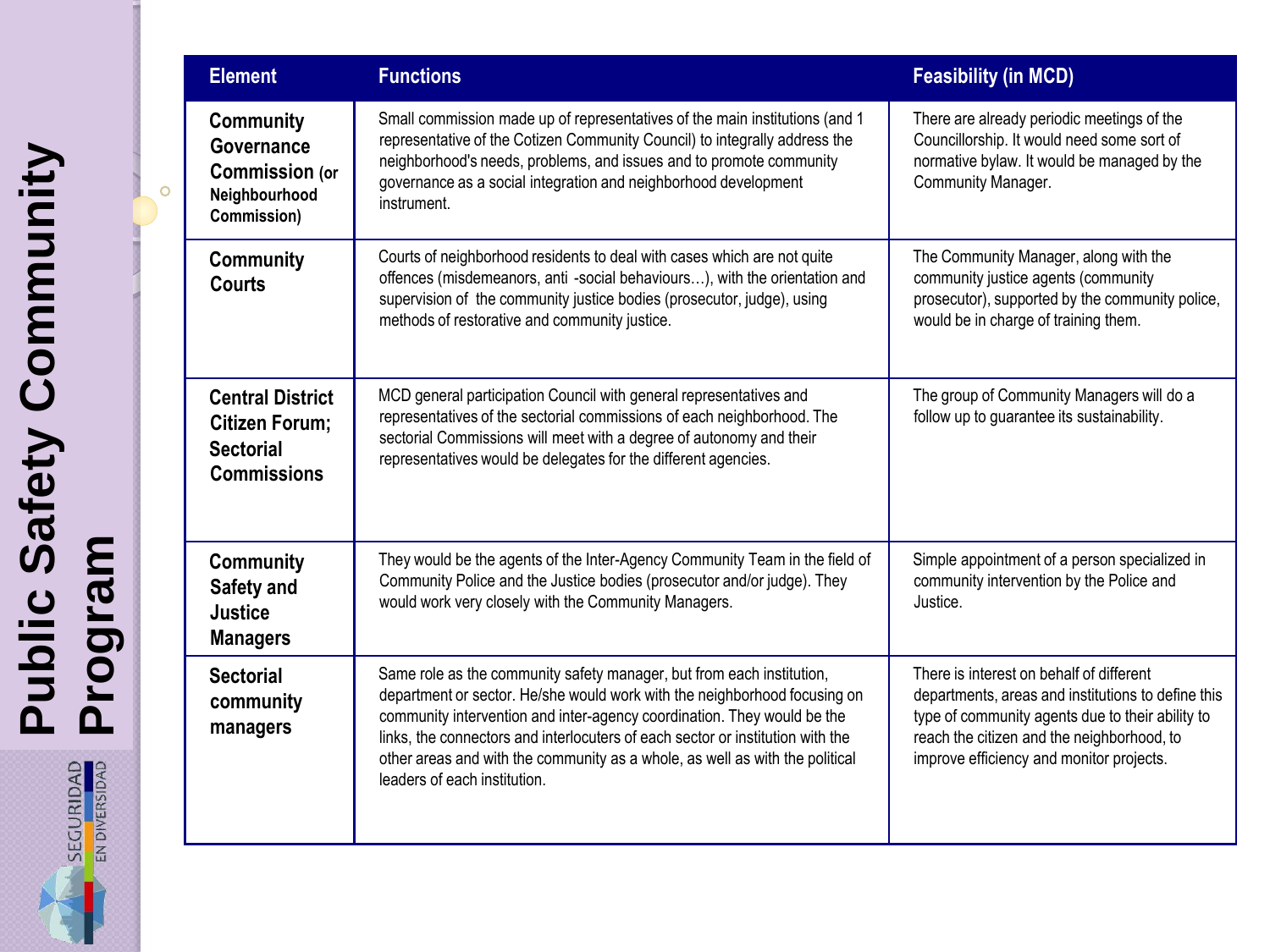| <b>Element</b>                                                        | <b>Functions</b>                                                                                                                                                                                                                                                                                                                                                                                                                                                                                                                                                                                                                            | <b>Feasibility (in MCD)</b>                                                                                                                                                                                                                          |
|-----------------------------------------------------------------------|---------------------------------------------------------------------------------------------------------------------------------------------------------------------------------------------------------------------------------------------------------------------------------------------------------------------------------------------------------------------------------------------------------------------------------------------------------------------------------------------------------------------------------------------------------------------------------------------------------------------------------------------|------------------------------------------------------------------------------------------------------------------------------------------------------------------------------------------------------------------------------------------------------|
| Inter-Agency Team of<br><b>Sectorial Community</b><br><b>Managers</b> | Team of specialists from each institution focusing on community intervention +<br>team of Community Managers. They would provide specialized community<br>services derived from the Community Manager individually, in small groups or<br>as a team. This is the operative decision level of the MCD Community<br>Management Centre.                                                                                                                                                                                                                                                                                                        | Simple appointment of a person specialised in<br>community intervention by the sectorial<br>institutions involved.                                                                                                                                   |
| <b>MCD's Governance</b><br><b>Commission</b>                          | Political level of the MCD's Community Management Centre. Small group with<br>representatives of the institutions involved. Would supervise the work of<br>community management agents and issues, and take strategic decisions to<br>foster governance, integration and development between MCD's<br>neighborhoods.                                                                                                                                                                                                                                                                                                                        | There are already meetings with these goals,<br>encouraged by the Central District's Councilor.<br>It would be lead by the Inter-institutional<br>Community Team.                                                                                    |
| <b>General Council; MCD</b><br><b>Safety and Justice</b><br>Council   | Bodies representing all social actors and institutions of MCD to allow for<br>dialogue, analysis of problems and to facilitate the decisions of the Governing<br>bodies responsible for the territory.                                                                                                                                                                                                                                                                                                                                                                                                                                      | There are already some sectorial local<br>councils. They would need more normative<br>and practical support for continuous work.                                                                                                                     |
| <b>MCD Community</b><br><b>Management Centre</b>                      | Integrated Center for general and specialized services for and with<br>neighborhoods. It would differ from other Centers and services in that it would<br>integrate services focused on the relation with the communities as a whole. It<br>aims to integrate the other already existing services in this relation in order to<br>progress in terms of effectiveness and efficiency of these services. The Centre<br>will basically have two levels: Operative (the Inter-Agency Team of Community<br>Managers and agents) and political (the Governance Council). (The agencies<br>included in the diagram could be added to or modified). | Could start integrating functional areas with a<br>greater need (for example, safety and justice).<br>In the long run, feasibility would increase in<br>line with integration development as it will<br>improve the efficacy/efficiency ratio.       |
| Sectorial units and<br>programmes                                     | Different programs can be created within the Community Management Center<br>from each institution and sector, always with the Center's integral resources.                                                                                                                                                                                                                                                                                                                                                                                                                                                                                  | There are already a few programs which would<br>benefit from the synergies via the connection<br>to this Center.                                                                                                                                     |
| <b>Community Safety and</b><br><b>Justice Program</b>                 | Would be a sectorial program in the field of safety and justice. There are a few<br>examples of services below.                                                                                                                                                                                                                                                                                                                                                                                                                                                                                                                             | Within the PSCP, we are directly working on its<br>feasibility.                                                                                                                                                                                      |
| <b>Community Courts</b>                                               | A service example. Carried out with the direct management of the Justice<br>sectorial management services (community prosecutors and judges). Pre- or<br>extra-judiciary trials with proactive and preventive approaches which avoid may<br>cases going to regular courts.                                                                                                                                                                                                                                                                                                                                                                  | The joint collaboration of Community Police,<br>community agents, Stewardship Circles,<br>Citizen Commissions, community courts and<br>governance commisions would make this<br>institution possible be fostering synergies<br>across the territory. |
| <b>Psycho-Social Safety</b><br>Care                                   | Another example of community service. Support for victims, offenders and<br>professionals in their relation with the community. Community conflict<br>management, neighbor mediation.                                                                                                                                                                                                                                                                                                                                                                                                                                                       | Within the PSCP, we are directly working on its<br>feasibility.                                                                                                                                                                                      |